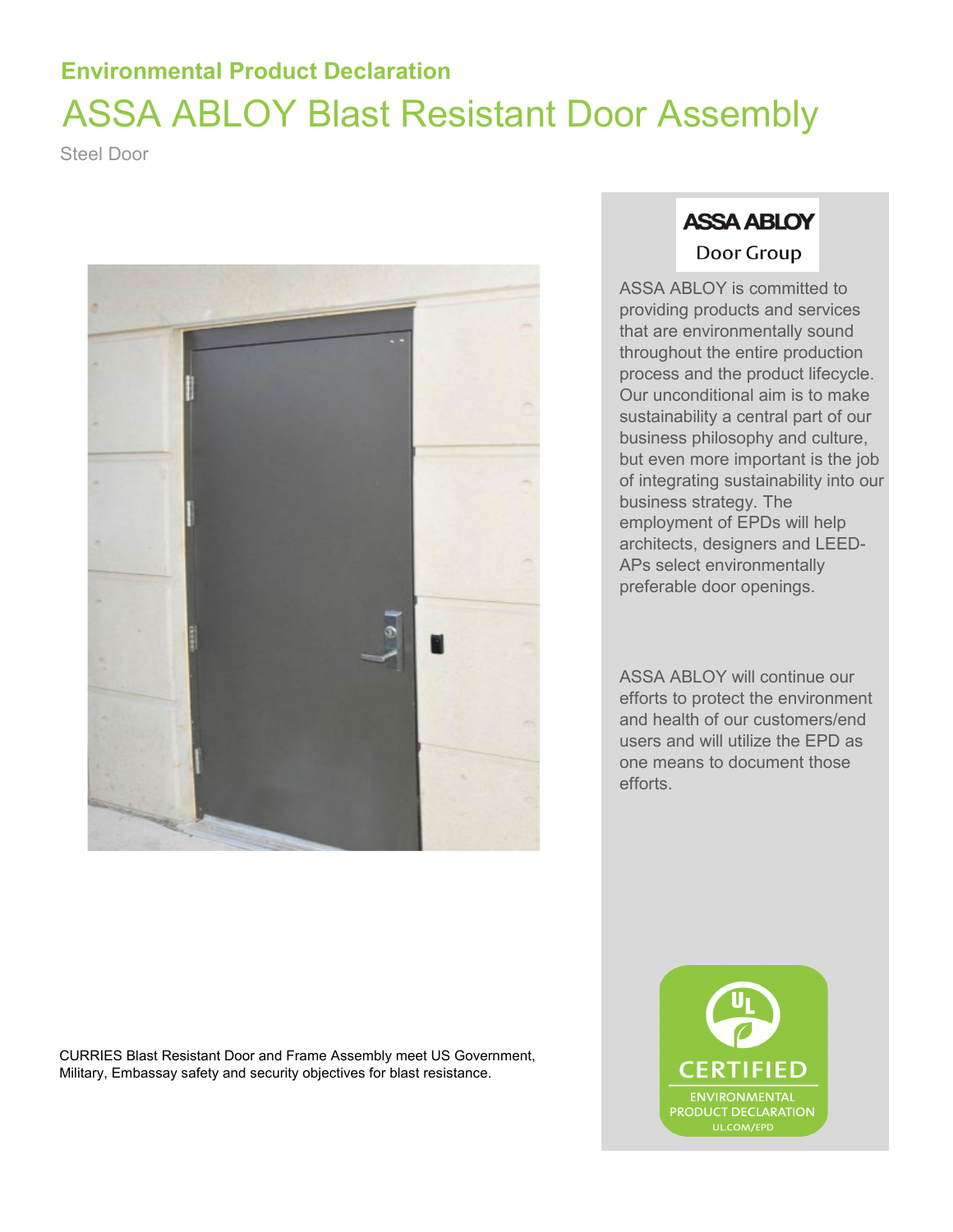



This declaration is an environmental product declaration (EPD) in accordance with ISO 14025. EPDs rely on Life Cycle Assessment (LCA) to provide information on a number of environmental impacts of products over their life cycle. Exclusions: EPDs do not indicate that any environmental or social performance benchmarks are met, and there may be impacts that they do not encompass. LCAs do not typically address the sitespecific environmental impacts of raw material extraction, nor are they meant to assess human health toxicity. EPDs can complement but cannot replace tools and certifications that are designed to address these impacts and/or set performance thresholds – e.g. Type 1 certifications, health assessments and declarations, environmental impact assessments, etc. Accuracy of Results: EPDs regularly rely on estimations of impacts, and the level of accuracy in estimation of effect differs for any particular product line and reported impact. Comparability: EPDs are not comparative assertions and are either not comparable or have limited comparability when they cover different life cycle stages, are based on different product category rules or are missing relevant environmental impacts. EPDs from different programs may not be comparable.

| <b>PROGRAM OPERATOR</b>                                                                                  | <b>UL Environment</b>                                      |                                               |  |  |  |  |  |
|----------------------------------------------------------------------------------------------------------|------------------------------------------------------------|-----------------------------------------------|--|--|--|--|--|
| <b>DECLARATION HOLDER</b>                                                                                |                                                            |                                               |  |  |  |  |  |
| <b>DECLARATION NUMBER</b>                                                                                | 4789049516.183.1                                           |                                               |  |  |  |  |  |
| <b>DECLARED PRODUCT</b>                                                                                  | ASSA ABLOY Blast Resistant Door Assembly                   |                                               |  |  |  |  |  |
| <b>IREFERENCE PCR</b>                                                                                    | Commercial Steel Doors and/or Frames 9005                  |                                               |  |  |  |  |  |
| <b>DATE OF ISSUE</b>                                                                                     | April 1, 2020                                              |                                               |  |  |  |  |  |
| <b>PERIOD OF VALIDITY</b>                                                                                | 5 Years                                                    |                                               |  |  |  |  |  |
|                                                                                                          | Product definition and information about building physics  |                                               |  |  |  |  |  |
|                                                                                                          | Information about basic material and the material's origin |                                               |  |  |  |  |  |
| CONTENTS OF THE                                                                                          | Description of the product's manufacturing                 |                                               |  |  |  |  |  |
| <b>DECLARATION</b>                                                                                       | Indication of product processing                           |                                               |  |  |  |  |  |
|                                                                                                          | Information about the in-use conditions                    |                                               |  |  |  |  |  |
|                                                                                                          | Life cycle assessment results                              |                                               |  |  |  |  |  |
|                                                                                                          | Testing results and verifications                          |                                               |  |  |  |  |  |
| The PCR review was conducted by                                                                          |                                                            | The Independent Expert Committee, SVR         |  |  |  |  |  |
| This declaration was independently verified in accordance with ISO<br>14025 by Underwriters Laboratories |                                                            | Grant R. Martin                               |  |  |  |  |  |
| <b>INTERNAL</b>                                                                                          | <b>EXTERNAL</b>                                            | Grant R. Martin, UL Environment               |  |  |  |  |  |
| This life cycle assessment was independently verified in accordance                                      |                                                            | Howard forin                                  |  |  |  |  |  |
| with ISO 14044 and the reference PCR by                                                                  |                                                            | Thomas Gloria, Industrial Ecology Consultants |  |  |  |  |  |

1 Exclusions: EPDs do not indicate that any environmental or social performance benchmarks are met, and there may be impacts that they do not encompass. LCAs do not typically address the site-specific environmental impacts of raw material extraction, nor are they meant to assess human health toxicity. EPDs can complement but cannot replace tools and certifications that are designed to address these impacts and/or set performance thresholds, e.g., Type 1 certifications, health assessments and declarations, environmental impact assessments, etc. Accuracy of Results: EPDs regularly rely on estimations of impacts, and the level of accuracy in estimation of effect differs for any particular product line and reported impact. Comparability: EPDs are not comparative assertions and are either not comparable or have limited comparability when they cover different life cycle stages, are based on different product category rules or are missing relevant environmental impacts. EPDs from different programs may not be comparable.

This EPD conforms with ISO 21930:2007 & EN 15804

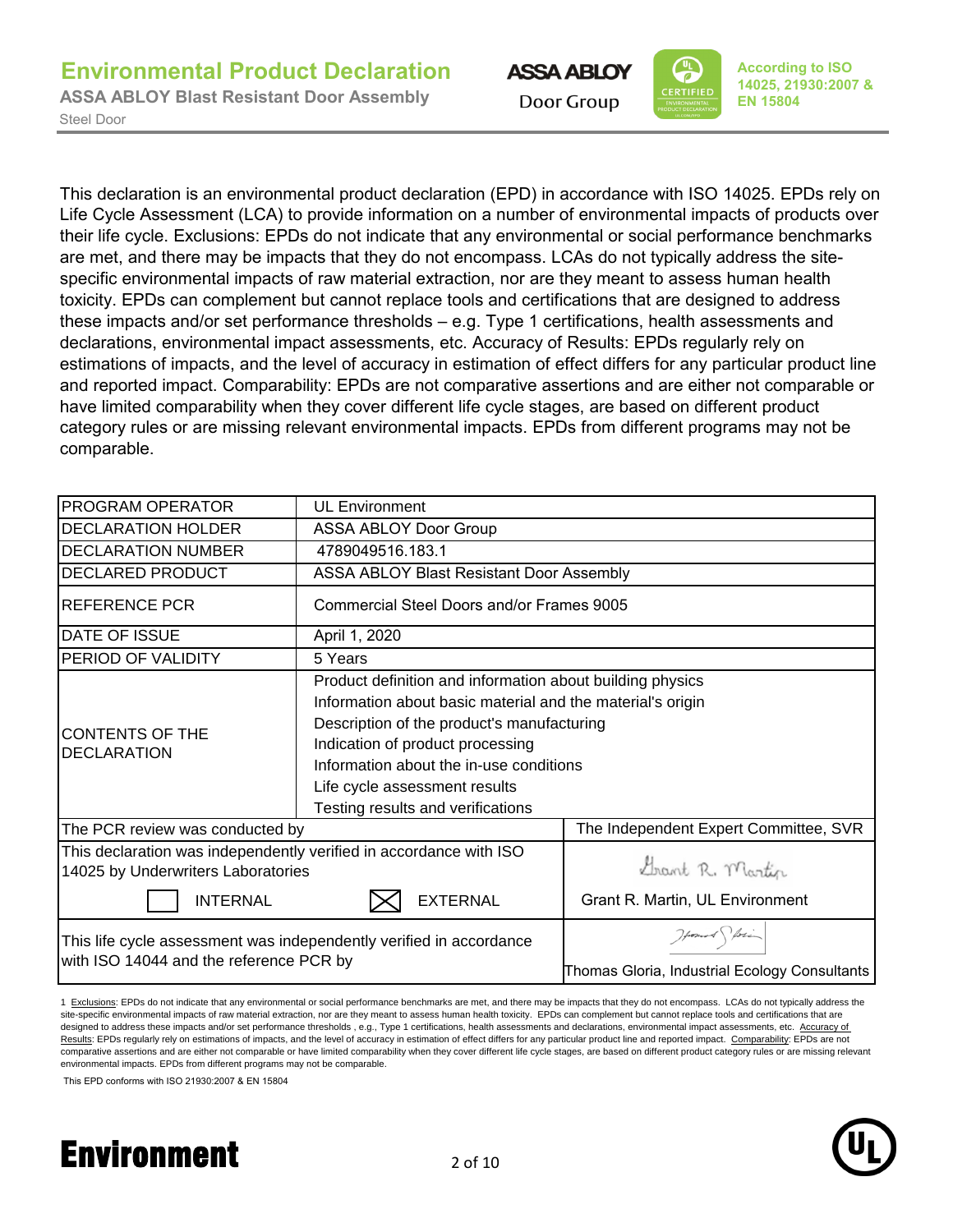**ASSA ABLOY Blast Resistant Door Assembly**

**ASSA ABLOY** 



#### **Product Definition and Information**

#### **Production Description**

Product Name: Blast Resistant Door Assembly

This declaration represents a specific 3'x7'x1.75" thick steel door manufactured in the Mason City, IA facility. Blast Resistant Door Assemblies are marketed under the following ASSA ABLOY Door Group brands: Curries, Ceco,Fleming, SMP, Concept Frames, and Pioneer.

Product Characteristics:

- Blast resistant up to 100+ psi Seated and unseated assemblies
- Singles and pairs, available in stainless steel
- Optional sound ratings available
- Bullet resistant ratings available
- Fire ratings up to 3 hours
- Vision lights within doors (factory glazed)
- Sidelights, transoms and borrowed lights / Hardware recommendations and inclusions available upon request

#### **Application**

The Blast Resistant Door Assembly is used in Commercial, Government, military and embassy facilities.

#### **Technical Data**

For the declared product, the following technical data in the delivery status must be provided with reference to the test standard:

#### **Technical Data**

| Category                          | Rating                                                                                                                                                                                                                                                                                 |
|-----------------------------------|----------------------------------------------------------------------------------------------------------------------------------------------------------------------------------------------------------------------------------------------------------------------------------------|
| Thermal Transmittance:            | 0.45 BTU/hr-ft2-°F in accordance with ASTM C1363<br>Standard Test Method for Thermal Performance of<br>Building Materials and Envelope Assemblies by<br>Means of a Hot Box Apparatus and SDI 128<br>Guidelines for Acoustical Performance of Standard<br><b>Steel Doors and Frames</b> |
| Air Infiltration:                 | $\le$ /= 0.10 CFM / Ift2 in accordance with ASTM E283<br>Standard Test Method for Determining Rate of Air<br>Leakage Through Exterior Windows, Curtain Walls,<br>and Doors Under Specified Pressure Differences<br>Across the Specimen                                                 |
| Indoor-Outdoor Sound Attenuation: | Optional: Sound Transmission Class perASTM E90<br>and ASTM E413 (Fully Operable) and SDI 128<br>Guidelines for Acoustical Performanceof Standard<br><b>Steel Doors and Frames</b>                                                                                                      |
| Deflection/Loading:               | Deflection based on ASTM E330 Standard Test<br>Method for Structural Performance of Exterior<br>Windows, Doors, Skylights and Curtain Walls by<br>Uniform Static Air Pressure Difference at 90 psf<br>loading = $0.05"$ on an 18 gauge 3'0" x 7'0" door                                |
| Fire Rating:                      | Up to and including 180 minutes in accordance with<br>UL10B, UL10C, and NFPA 252                                                                                                                                                                                                       |

## Environment 3 of 10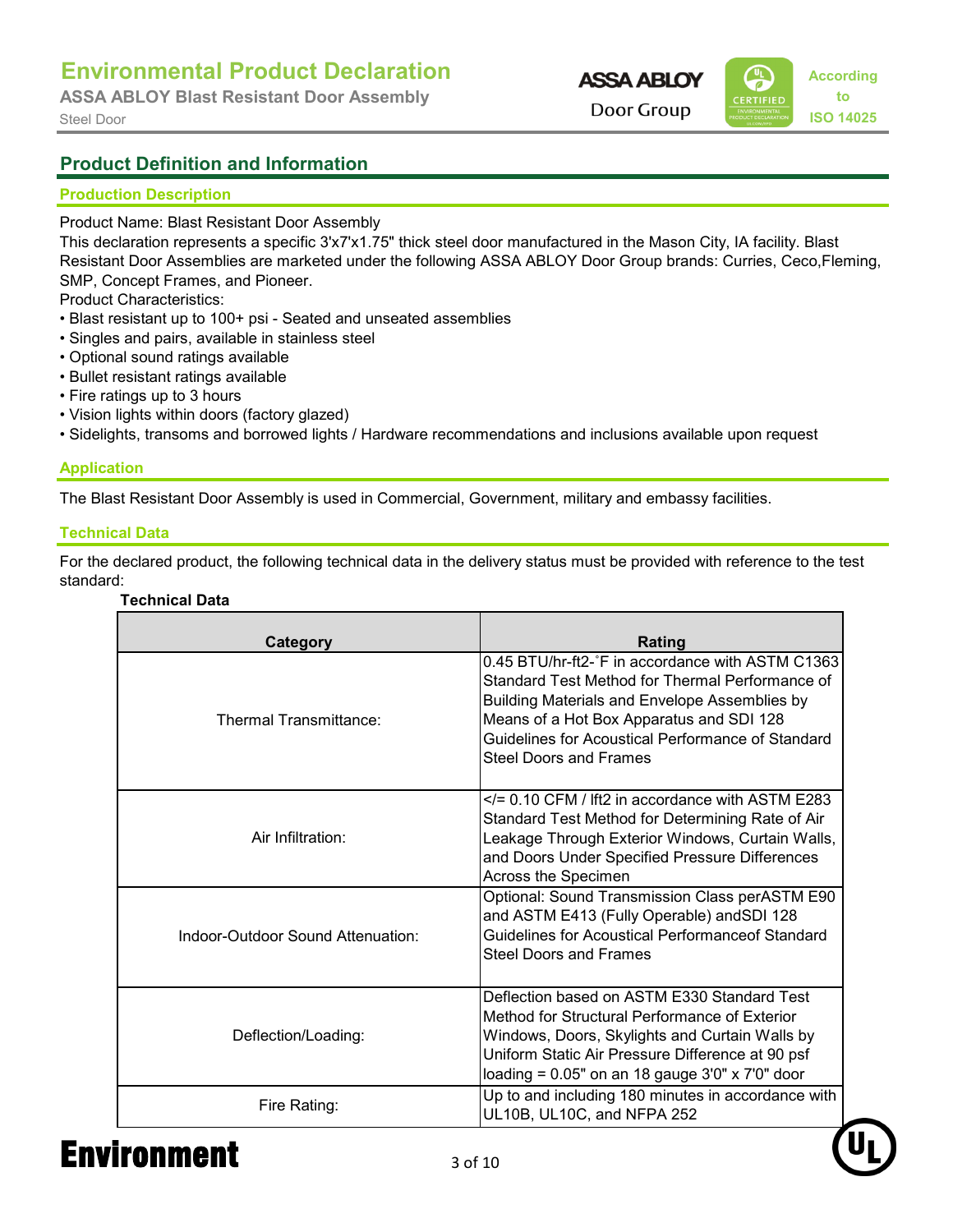**ASSA ABLOY Blast Resistant Door Assembly**



Blast Doors conform to the certifications and sustainability regulations below:

- ANSI/SDI A250.4-2011 Test Procedure and Acceptance Criteria for Physical Endurance for Steel Doors, Frames and Frame Anchors

- ANSI/SDI A250.3 Test Procedure and Acceptance Criteria for Factory Applied Finish Coatings for Steel Doors and Frames

- ANSI/SDI A250.10 Test Procedure and Acceptance Criteria for Prime Painted Steel Surfaces for Steel Doors and Frames

- ASTM A480/A480M Specification for General Requirements for Flat-Rolled Stainless and Heat-Resisting Steel Plate, Sheet, and Strip.

- ASTM A568/A568M Specification for Steel, Sheet, Carbon, and High-Strength, Low-Alloy, Hot-Rolled and Cold-Rolled Sheet

- ASTM A653/A653M Specification for Steel Sheet, Zinc-Coated (Galvanized) or Zinc-Iron Alloy-Coated (Galvannealed) by the Hot Dip Process.

- ASTM A924/A924M Specification for General Requirements for Steel Sheet, Metallic-Coated by the Hot-Dip Process.

- ASTM A1008/A1008M Specification for Steel, Sheet, Cold-Rolled, Carbon, Structural, High-Strength Low-Alloy and High-Strength Low-Alloy with Improved Formability.

- ASTM A1011/A1011M Specification for Steel, Sheet and Strip, Hot-Rolled, Carbon, Structural, High-Strength Low-Alloy and High-Strength Low Alloy with Improved Formability

- ASTM C1363 Standard Test Method for Thermal Performance of Building Materials and Envelope Assemblies by Means of a Hot Box Apparatus

- ASTM C518-15 Standard Test Method for Steady-State Thermal Transmission Properties by Means of the Heat Flow Meter Apparatus

- ASTM E283 Standard Test Method for Determining Rate of Air Leakage Through Exterior Windows, Curtain Walls, and Doors Under Specified Pressure Differences Across the Specimen

- ASTM E330 Standard Test Method for Structural Performance of Exterior Windows, Doors, Skylights and Curtain Walls by Uniform Static Air Pressure Difference

- ASTM E1886 Standard Test Method for Performance of Exterior Windows, Curtain Walls, Doors, and Impact Protective Systems Impacted by Missile(s) and Exposed to Cyclic Pressure Differentials

- ASTM E1996 Standard Specification for Performance of Exterior Windows, Curtain Walls, Doors, and Impact Protective Systems Impacted by Windborne Debris in Hurricanes

- NFPA 252: Standard Methods of Fire Tests of Door Assemblies

- UL 10C Standard for Positive Pressure Fire Tests of Door Assemblies

- TAS 201 Impact Test Procedures

- TAS 202 Criteria for Testing Impact and Non-impact Resistant Building Envelope Component Using Uniform Static Air Pressure

- TAS 203 Criteria for Testing Products Subject to Cyclic Wind Pressure Loading

#### **Delivery Status**

Blast Doors are placed horizontally on a wooden pallet with a cull board and one sheet of cardboard on the bottom. Cardboard corners and plastic wrap is then applied. One sheet of cardboard is placed on the top and 5 metal bands prepare the pallet for shipment.

## Environment 4 of 10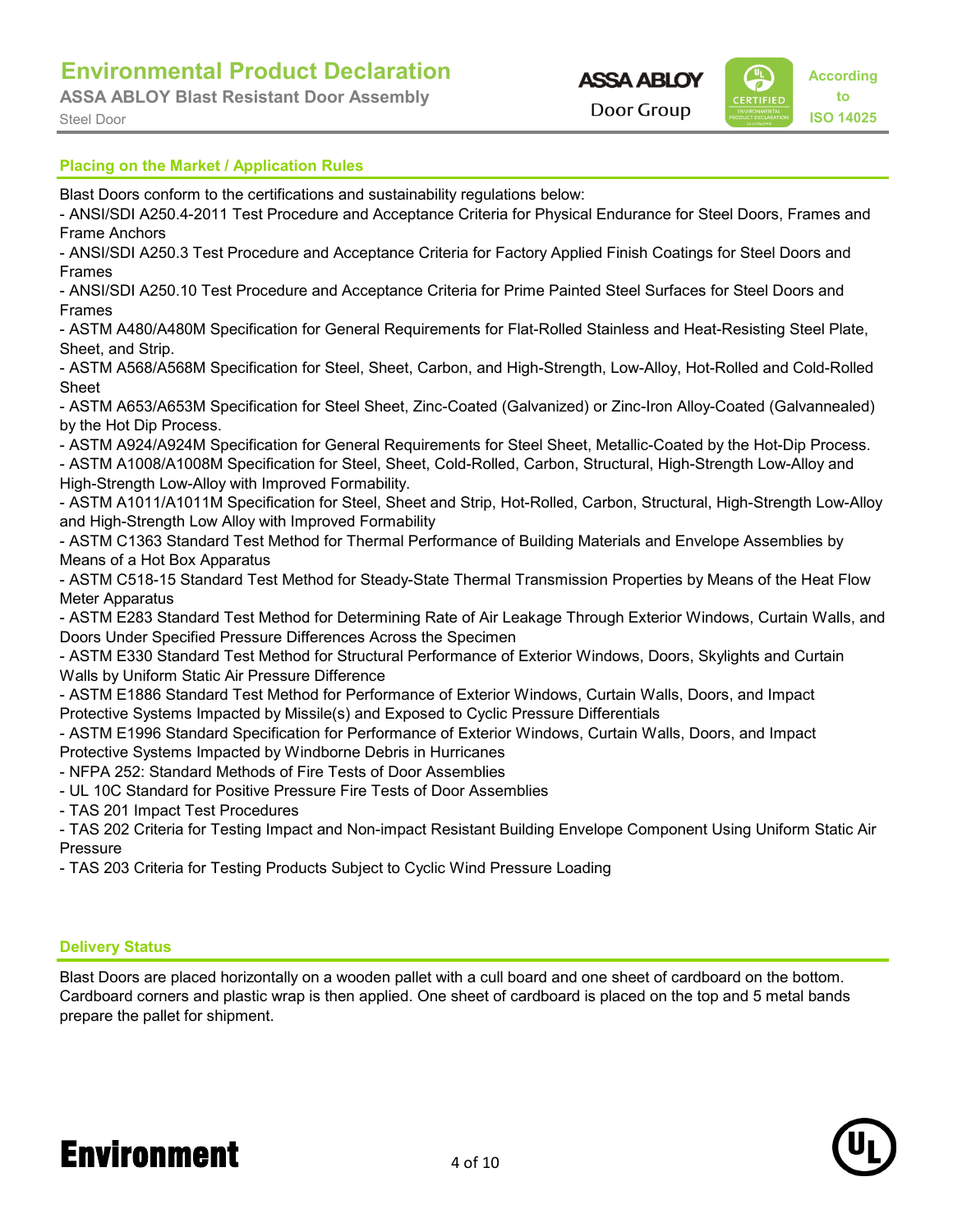Steel Door **ISO 14025 ASSA ABLOY Blast Resistant Door Assembly**

# **ASSA ABLOY**



#### **Base Materials / Ancillary Materials**

The composition of the Blast Door is as follows:

| <b>Component</b> | Percentage in mass (%) |
|------------------|------------------------|
| Steel            | 98.60%                 |
| Core             | 1.32%                  |
| Other            | 0.08%                  |
| Total            | 100.00%                |

#### **Manufacture**

The Blast Resistant Door Assembly is manufactured from galvannealed steel sheet. The steel sheets used for skins are sheared to the appropriate size. Steel "C" channels are used for the stiles and rails to create a perimeter channel construction. Vertical steel stiffeneners provide enhanced structural support, fiberglass or a specialty core is laminated to the skins, skins are welded to the perimeter channels. The door is primed coated or optionally finished coated. Doors are then packaged for shipment.

#### **Environmental and Health During Manufacturing**

ASSA ABLOY Door Group is committed to protecting human health and the environment; meeting or exceeding Federal, State, and local laws, regulations, codes, and guidelines; and employing sustainable pollution prevention practices. Painting and Welding areas of the manufacturing plant has extraction ventilation system to remove the dust, VOC and air borne materials. Sound abatement is implemented where possible and Personal Protective Equipment is provided. Waste water is pre-treated prior to dispensing into city water system.

• Environmental operations, GHG, energy, water, waste, VOC, surface treatment and H&S are being routinely monitored. Inspections, audits, and reviews are conducted periodically to ensure that applicable standards are met and Environmental Management program effectiveness is evaluated.

• Code of Conduct covers human rights, labor practices and decent work. Management of ASSA ABLOY is aware of their environmental and responsibilities, providing appropriate training, supporting accountability and recognizing outstanding performance.

#### **Installation**

Doors are typically installed into commercial applications per local, state and federal building codes, standards and requirements. Personal Protective Equipment should be provided at construction site.

#### **Packaging**

Blast Resistant Door Assemblies are placed horizontally on a wooden pallet and typically crated with wood which is attached to the pallet or banded with polyethylene bands to prepare the pallet for shipment. The wood packaging can be recycled, Packaging material and polyethylene banding should be removed from packaging and collected separately for recycling.

| <b>Component</b> | Percentage in mass (%) |
|------------------|------------------------|
| Cardboard/Paper  | 84.16%                 |
| lPlastic         | 15.84%                 |
| Other            | $0.00\%$               |
| <b>Total</b>     | 100.00%                |

## Environment 5 of 10

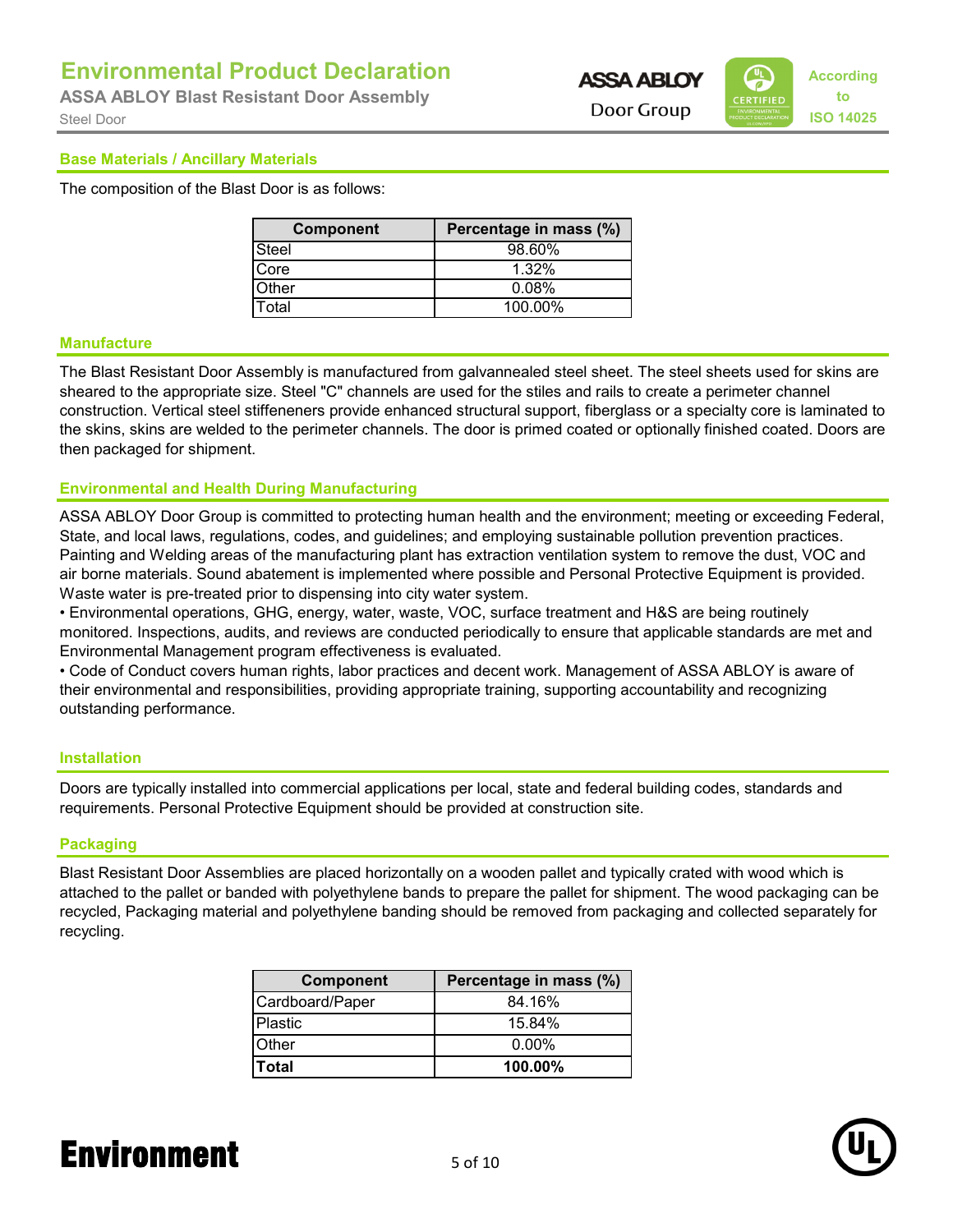**ASSA ABLOY Blast Resistant Door Assembly**

```
According
                      ASSA ABLOY
                                  to
Steel Door ISO 14025
```
#### **Conditions of Use**

Doors arrive to the jobsite "ready to hang" and typically no further machining is required. The location of the door and the amount of use dictates the amount of maintenance or service required to maintain the door in good working condition. No cleaning efforts need to be taken into consideration. Repairs or replacement are not usually necessary. Doors are provided with neutral color primer paint, conforming with ANSI A250.10. unless the Customer orders the doors factory finish painted. The primer coat is a preparatory base for necessary finish painting. Finish paints are outside the scope of this EPD.

#### **Environmental and Health During Use**

There is no harmful emissive potential. No damage to health or impairment is expected under normal use corresponding to the intended use of the product.

#### **Reference Service Life**

Properly installed and maintained steel doors have a service life of 30 years.

#### **Extraordinary Effects**

#### **Fire**

No danger to the environment can be anticipated during exposure to fire.

#### **Water**

No substances are used which have a negative impact on ecological water quality on contact by the door with water. The door is designed for traditional locations and is not intended for flood protection.

#### **Mechanical Destruction**

No danger to the environment can be anticipated during mechanical destruction.

#### **Re-use Phase**

The product is possible to reuse during the reference service life and be moved from one similar door opening to another. The majority, by weight, of door components is steel, which can be recycled.

#### **Disposal**

The majority of components are steel, can be recycled. Additional, non metal components can be used for energy recovery in an incineration plant.

#### **Further Information**

ASSA ABLOY Door Group 1502 12th St. NW Mason City, IA 50401

#### **Life Cycle Assessment**

#### **Declared Unit**

The declaration refers to the functional unit of 1 unit (or piece) of ASSA ABLOY Blast Resistant Door Assembly

| <b>Name</b>               | <b>Value</b> | <b>I</b> Unit |
|---------------------------|--------------|---------------|
| Declared unit             |              | door          |
| <b>Mass</b>               | 57.36        | l ka          |
| Conversion factor to 1 kg | 0.017        |               |

## Environment 6 of 10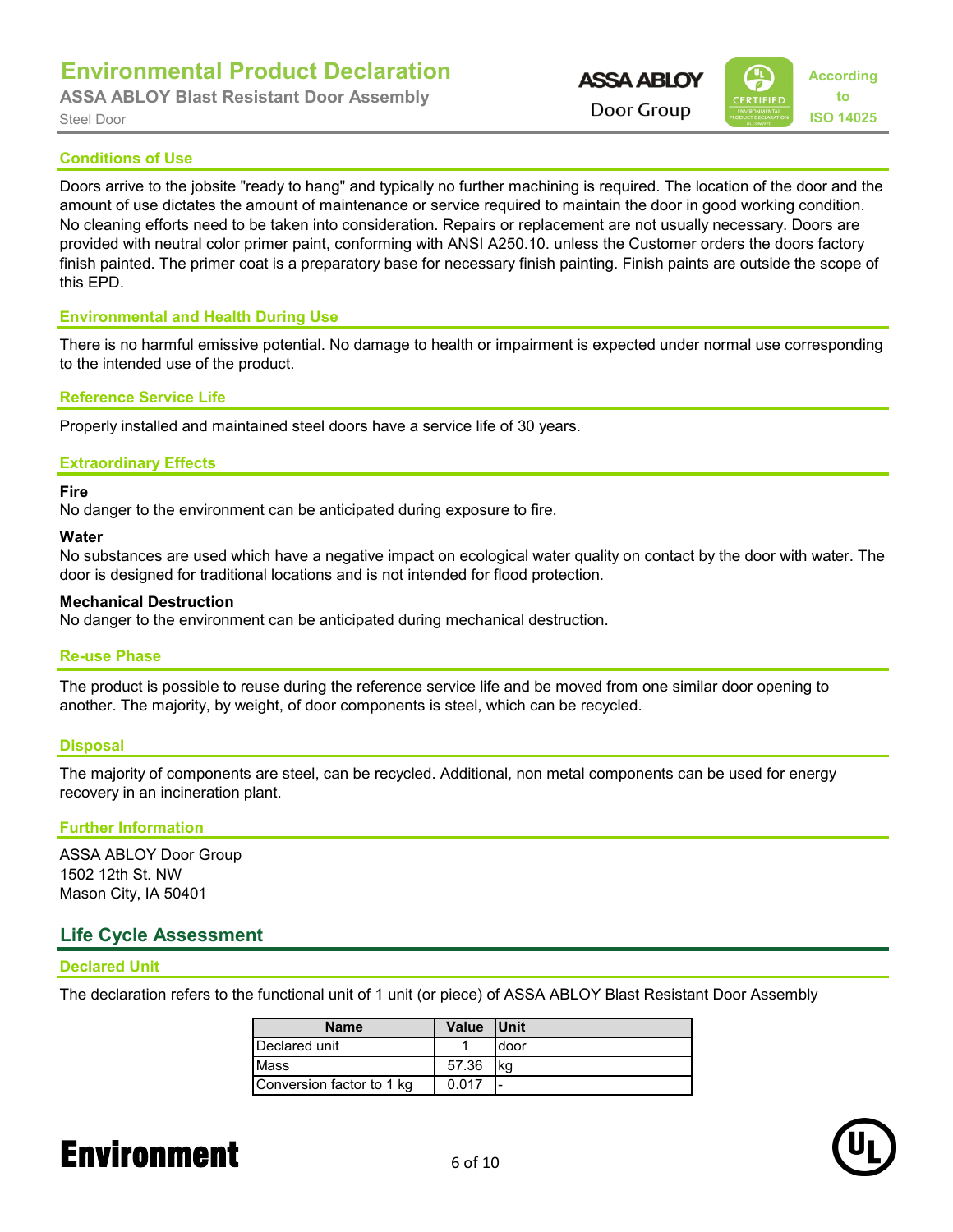**ASSA ABLOY Blast Resistant Door Assembly**



**System Boundary**

This is a cradle to gate with options Environmental Product Declaration. The following life cycle phases were considered:

|                               | <b>Product Stage</b> |               |                                            | <b>Construction</b><br><b>Process Stage</b> | End of Life Stage*<br><b>Use Stage</b> |                |                |             |                | <b>Benefits and</b><br><b>Loads Beyond</b><br>the System<br><b>Boundaries</b> |                             |                              |           |                                    |                |                                                            |
|-------------------------------|----------------------|---------------|--------------------------------------------|---------------------------------------------|----------------------------------------|----------------|----------------|-------------|----------------|-------------------------------------------------------------------------------|-----------------------------|------------------------------|-----------|------------------------------------|----------------|------------------------------------------------------------|
| Raw material<br><b>Alddns</b> | ransport             | Manufacturing | site<br>Transport from<br>the<br>đ<br>gate | Construction<br>installation<br>process     | Jse                                    | Maintenance    | Repair         | Replacement | Refurbishment  | Operational<br>use<br>energy                                                  | Operational<br>use<br>water | Deconstruction<br>demolition | Transport | pg<br>Waste<br>rocessi<br>$\Omega$ | Disposal       | Recycling<br>potential<br>Reuse-<br>ō<br>Reco <sup>®</sup> |
| A <sub>1</sub>                | A2                   | A3            | A4                                         | A <sub>5</sub>                              | B <sub>1</sub>                         | B <sub>2</sub> | B <sub>3</sub> | <b>B4</b>   | B <sub>5</sub> | B6                                                                            | B7                          | C <sub>1</sub>               | C2        | C3                                 | C <sub>4</sub> | D                                                          |
| $\times$                      | Χ                    | X             | X                                          | Χ                                           | <b>MND</b>                             | <b>MND</b>     | <b>MND</b>     | <b>MND</b>  | <b>MND</b>     | <b>MND</b>                                                                    | <b>MND</b>                  | <b>MND</b>                   | Χ<br>---  | Χ                                  | X              |                                                            |

**Description of the System Boundary Stages Corresponding to the PCR (X = Included; MND = Module Not Declared)**

\*This includes provision of all materials, products and energy, packaging processing and its transport, as well as waste processing up to the end-of waste state or disposal of final residues.

#### **Estimates and Assumptions**

#### **End of Life**

In the end of life phase, for all the materials which can be recycled, a recycling scenario with 100% collection rate was assumed.

#### **Cut-off Criteria**

In the assessment, all available data from the production process are considered, i.e. all raw materials used, auxiliary materials (e.g. lubricants), thermal energy consumption and electric power consumption - including material and energy flows contributing less than 1% of mass or energy (if available). In case a specific flow contributing less than 1% in mass or energy is not available, worst case assumption proxies are selected to represent the respective environmental impacts. Impacts relating to the production of machines and facilities required during production are out of the scope of this assessment.

#### **Background data**

For life cycle modeling of the considered products, the GaBi 8 Software System for Life Cycle Engineering, developed by thinkstep, is used. The GaBi-database contains consistent and documented datasets which are documented in the online GaBi-documentation. To ensure comparability of results in the LCA, the basic data of GaBi database were used for energy, transportation and auxiliary materials.

#### **Data Quality**

The data sources used are complete and representative of North America in terms of the geographic and technological coverage and are a recent vintage (i.e. less than ten years old). The data used for primary data are based on direct information sources of the manufacturer. Secondary data sets were used for raw materials extraction and processing, end of life, transportation, and energy production flows. Wherever secondary data is used, the study adopts critically reviewed data for consistency, precision, and reproducibility to limit uncertainty.

#### **Period Under Review**

The period under review is the full calendar year of 2018.



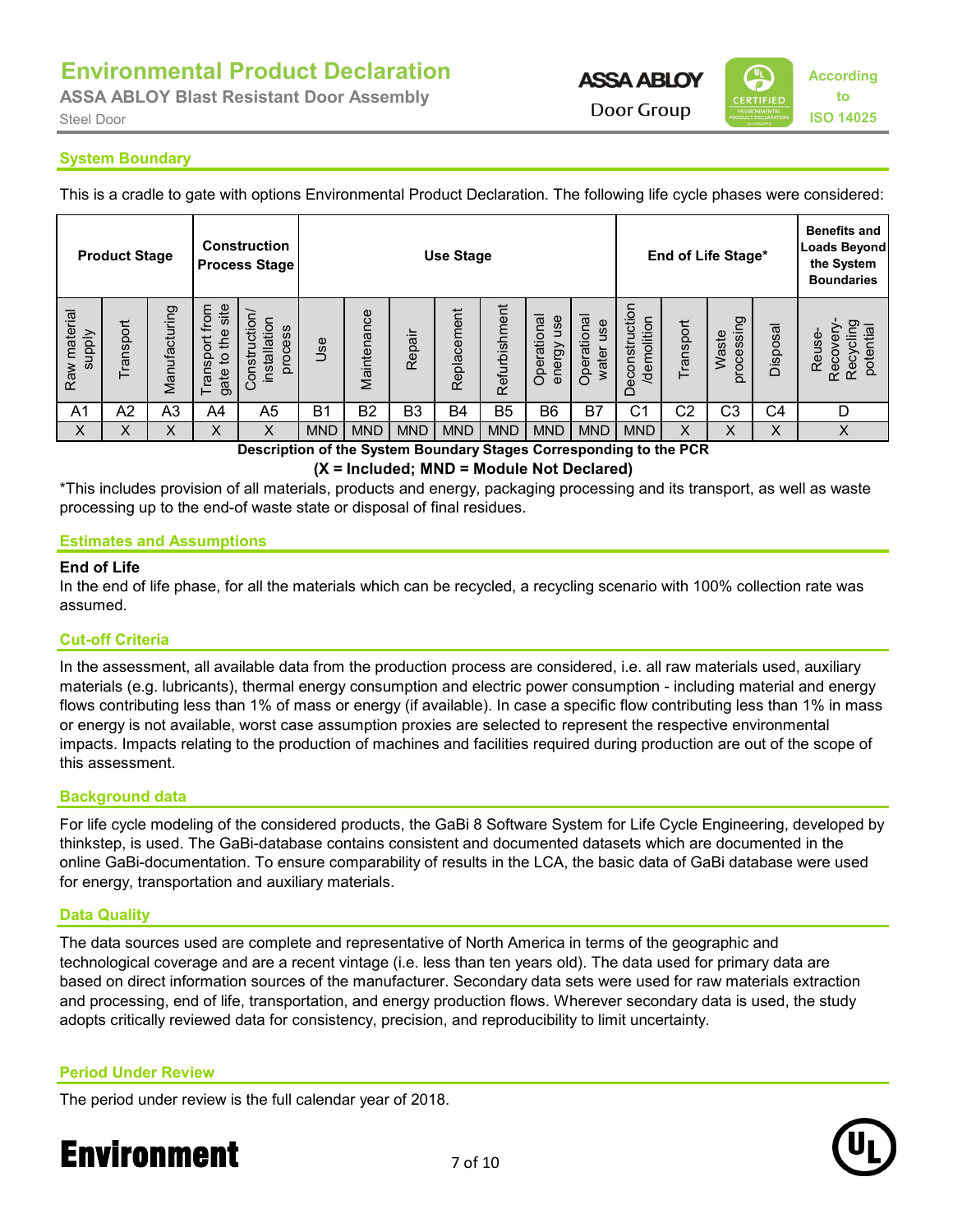**ASSA ABLOY Blast Resistant Door Assembly**

```
According
                          ASSA ABLOY
                                       to
                                  CERTIFIED
Steel Door ISO 14025
```
#### **Allocation**

Allocation was determined on a per unit basis.

#### **Comparability**

A comparison or an evaluation of EPD data is only possible if all data sets to be compared were created according to EN 15804 and the building context, respectively the product-specific characteristics of performance, are taken into account. Environmental declarations from different programs may not be comparable. Full conformance with the PCR for Commercial Steel Doors and/or Steel Frames allows EPD comparability only when all stages of a product's life cycle have been considered. However, variations and deviations are possible.

#### **LCA: Modeling Scenarios and Additional Technical Information**

The following technical information is a basis for the declared modules or can be used for developing specific scenarios in the context of a building assessment if modules are not declared.

| Installation into the building (A5)        |       |                | Reference Service Life                |       |             |
|--------------------------------------------|-------|----------------|---------------------------------------|-------|-------------|
| <b>Name</b>                                | Value | <b>Unit</b>    | <b>Name</b>                           | Value | <b>Unit</b> |
| Auxiliary                                  |       | kg             | Reference Service Life                | 30    | years       |
| Water consumption                          |       | m <sup>3</sup> |                                       |       |             |
| Other resources                            |       | kg             | End of life (C1-C4)                   |       |             |
| Electricity consumption                    |       | kWh            | <b>Name</b>                           | Value | Unit        |
| Other energy carriers                      |       | MJ             | Collected separately                  | 57.36 | kg          |
| <b>Material loss</b>                       |       | kg             | Collected as mixed construction waste | 0.00  | kg          |
| Output substance following waste treatment | 2.29  |                | Reuse                                 | 0.00  | kg          |
| on-site                                    |       | kg             | Recycling                             | 56.56 | kg          |
| Dust in the air                            |       | kg             | <b>Energy recovery</b>                |       | kg          |
| VOC in the air                             |       | kg             | Landfilling                           | 0.80  | kg          |

| the building (A5) |        |      | Reference Service Life |    |       |  |  |  |
|-------------------|--------|------|------------------------|----|-------|--|--|--|
| Name              | Valuel | Unit | Value<br>Unit<br>Name  |    |       |  |  |  |
|                   |        | κg   | Reference Service Life | 30 | vears |  |  |  |
|                   |        |      |                        |    |       |  |  |  |

| End of life (C1-C4)                   |       |      |
|---------------------------------------|-------|------|
| <b>Name</b>                           | Value | Unit |
| Collected separately                  | 57.36 | kg   |
| Collected as mixed construction waste | 0.00  | kg   |
| Reuse                                 | 0.00  | kg   |
| Recycling                             | 56.56 | kq   |
| Energy recovery                       |       | kg   |
| Landfilling                           | 0.80  | kq   |

#### **LCA Results**

Results shown below were calculated using TRACI 2.1 Methodology.

|                   | <b>TRACI 2.1 Impact Assessment</b>                      |                         |             |             |             |                |                |                |              |
|-------------------|---------------------------------------------------------|-------------------------|-------------|-------------|-------------|----------------|----------------|----------------|--------------|
| <b>IParameter</b> | Parameter                                               | Unit                    | $A1-A3$     | A4          | A5          | C <sub>2</sub> | C <sub>3</sub> | C <sub>4</sub> | D            |
| <b>GWP</b>        | Global warming potential                                | kg $CO2$ -Eq.           | $.6E + 02$  | $6.8E + 00$ | 4.8E-01     | 5.3E-01        | $0.0E + 00$    | $2.1E-01$      | $-7.3E + 01$ |
| ODP               | Depletion potential of the<br>stratospheric ozone layer | kg CFC-11 Eq.           | $3.5E-10$   | $2.6E-10$   | $.3E-10$    | $2.0E-11$      | $0.0E + 00$    | $-8.7E-16$     | 5.2E-07      |
| AP Air            | Acidification potential for air<br>emissions            | kg SO <sub>2</sub> -Eq. | 4.4E-01     | $4.1E - 02$ | $2.6E - 03$ | $3.2E - 03$    | $0.0E + 00$    | 1.6E-04        | $-1.4E-01$   |
| EP                | Eutrophication potential                                | kg N-Eq.                | .9E-02      | 2.3E-03     | 9.5E-04     | $.8E - 04$     | $0.0E + 00$    | 8.8E-06        | $-5.9E-03$   |
| <b>SP</b>         | Smog formation potential                                | $kgO3-Eq.$              | $7.2E + 00$ | $1.1E + 00$ | 1.1E-02     | 8.8E-02        | $0.0E + 00$    | 3.7E-03        | $-2.0E + 00$ |
| <b>FFD</b>        | <b>Fossil Fuel Depletion</b>                            | MJ-surplus              | $9.7E + 01$ | $.2E + 01$  | $.2E - 01$  | 9.4E-01        | $0.0E + 00$    | 2.6E-02        | $1.2E + 01$  |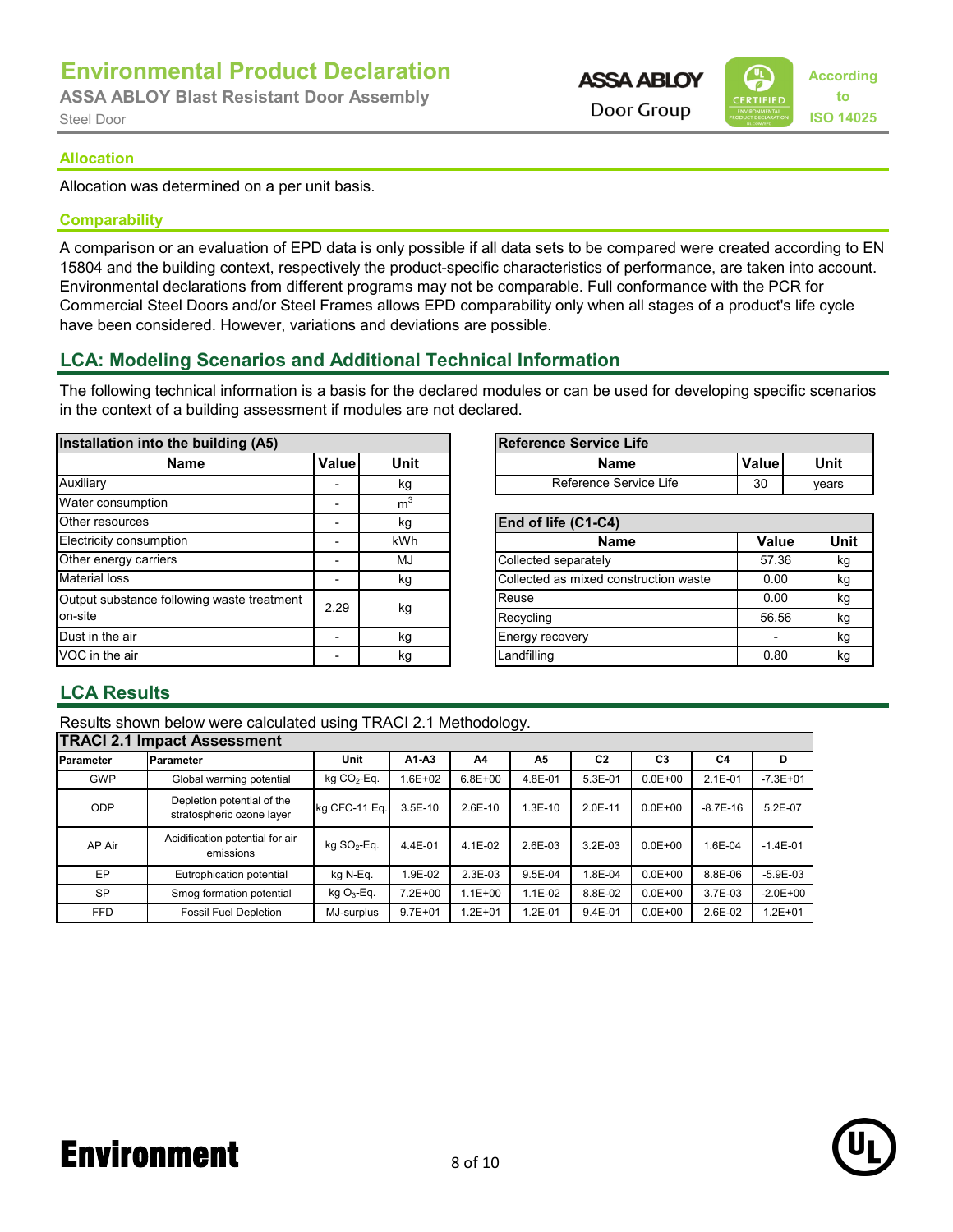**ASSA ABLOY Blast Resistant Door Assembly**

## **ASSA ABLOY**



#### Results shown below were calculated using CML 2001 - April 2013 Methodology.

|                  | <b>CML 4.1 Impact Assessment</b>                                       |                 |             |             |            |                |                |                |              |
|------------------|------------------------------------------------------------------------|-----------------|-------------|-------------|------------|----------------|----------------|----------------|--------------|
| <b>Parameter</b> | Parameter                                                              | Unit            | $A1-A3$     | A4          | A5         | C <sub>2</sub> | C <sub>3</sub> | C <sub>4</sub> | D            |
| <b>GWP</b>       | Global warming potential                                               | kg $CO2$ -Eq.   | $1.7E + 02$ | $6.8E + 00$ | 7.0E-01    | 5.3E-01        | $0.0E + 00$    | $2.1E - 01$    | $-7.4E + 01$ |
| <b>ODP</b>       | Depletion potential of the<br>stratospheric ozone layer                | kg CFC-11 Eq.   | $3.5E-10$   | 2.6E-10     | $1.2E-10$  | 2.0E-11        | $0.0E + 00$    | 1.3E-16        | 4.1E-07      |
| AP Air           | Acidification potential for air<br>emissions                           | kg $SO_2$ -Eq.  | 4.3E-01     | 3.4E-02     | 1.0E-03    | 2.6E-03        | $0.0E + 00$    | 1.4E-04        | $-1.4E-01$   |
| EP               | Eutrophication potential                                               | $kg(PO4)3$ -Eq. | 4.3E-02     | 6.0E-03     | $1.1E-03$  | 4.7E-04        | $0.0E + 00$    | $2.1E-05$      | $-1.1E-02$   |
| <b>POCP</b>      | Formation potential of<br>tropospheric ozone<br>photochemical oxidants | kg ethane-Eq.   | 4.9E-02     | 3.9E-03     | 2.6E-04    | $3.1E-04$      | $0.0E + 00$    | $9.2E - 06$    | $-3.4E-02$   |
| <b>ADPE</b>      | Abiotic depletion potential for non-<br>fossil resources               | kg Sb-Eq.       | 2.6E-03     | 2.8E-09     | $-1.7E-08$ | $2.2E-10$      | $0.0E + 00$    | 1.2E-08        | $-2.1E-04$   |
| <b>ADPF</b>      | Abiotic depletion potential for<br>fossil resources                    | MJ              | $1.6E + 03$ | $8.7E + 01$ | 8.9E-01    | $6.7E + 00$    | $0.0E + 00$    | 2.2E-01        | $-7.2E + 02$ |

Results below contain the resource use throughout the life cycle of the product.

| <b>Resource Use</b> |                                                                            |                              |             |             |             |                |                |                |              |
|---------------------|----------------------------------------------------------------------------|------------------------------|-------------|-------------|-------------|----------------|----------------|----------------|--------------|
| <b>Parameter</b>    | <b>Parameter</b>                                                           | Unit                         | $A1-A3$     | A4          | А5          | C <sub>2</sub> | C <sub>3</sub> | C <sub>4</sub> | D            |
| <b>PERE</b>         | Renewable primary energy as MJ, lower calorific<br>energy carrier          | value                        | $1.1E + 02$ | $0.0E + 00$ | 4.7E-02     | $0.0E + 00$    | $0.0E + 00$    | 3.3E-02        | $4.7E + 01$  |
| <b>PERM</b>         | Renewable primary energy<br>resources as material<br>utilization           | MJ, lower calorific<br>value | $3.7E + 01$ | $0.0E + 00$ | $0.0E + 00$ | $0.0E + 00$    | $0.0E + 00$    | $0.0E + 00$    | $0.0E + 00$  |
| <b>PERT</b>         | Total use of renewable<br>primary energy resources                         | MJ, lower calorific<br>value | $1.5E + 02$ | $0.0E + 00$ | 4.7E-02     | $0.0E + 00$    | $0.0E + 00$    | 3.3E-02        | $4.7E + 01$  |
| <b>PENRE</b>        | Nonrenewable primary energy MJ, lower calorific<br>as energy carrier       | value                        | $1.7E + 03$ | $8.7E + 01$ | $9.2E - 01$ | $6.8E + 00$    | $0.0E + 00$    | 2.4E-01        | $-6.9E + 02$ |
| <b>PENRM</b>        | Nonrenewable primary energy MJ, lower calorific<br>as material utilization | value                        | $1.2E + 03$ | $0.0E + 00$ | $0.0E + 00$ | $0.0E + 00$    | $0.0E + 00$    | $0.0E + 00$    | $0.0E + 00$  |
| <b>PENRT</b>        | Total use of nonrenewable<br>primary energy resources                      | MJ. lower calorific<br>value | $2.9E + 03$ | $8.7E + 01$ | $9.2E - 01$ | $6.8E + 00$    | $0.0E + 00$    | 2.4E-01        | $-6.9E + 02$ |
| <b>SM</b>           | Use of secondary material                                                  | MJ, lower calorific<br>value | $1.2E + 03$ | $0.0E + 00$ | $0.0E + 00$ | $0.0E + 00$    | $0.0E + 00$    | $0.0E + 00$    | $0.0E + 00$  |
| <b>RSF</b>          | Use of renewable secondary<br>fuels                                        | MJ. lower calorific<br>value | $0.0E + 00$ | $0.0E + 00$ | $0.0E + 00$ | $0.0E + 00$    | $0.0E + 00$    | $0.0E + 00$    | $0.0E + 00$  |
| <b>NRSF</b>         | Use of nonrenewable<br>secondary fuels                                     | MJ, lower calorific<br>value | $0.0E + 00$ | $0.0E + 00$ | $0.0E + 00$ | $0.0E + 00$    | $0.0E + 00$    | $0.0E + 00$    | $0.0E + 00$  |
| <b>FW</b>           | Use of net fresh water                                                     | m <sup>3</sup>               | $5.3E + 01$ | $0.0E + 00$ | 2.3E-02     | $0.0E + 00$    | $0.0E + 00$    | 1.5E-02        | $1.8E + 01$  |

Results below contain the output flows and wastes throughout the life cycle of the product.

| Output Flows and Waste Categories              |                               |             |             |             |             |                |                |             |             |  |
|------------------------------------------------|-------------------------------|-------------|-------------|-------------|-------------|----------------|----------------|-------------|-------------|--|
| <b>Parameter</b>                               | <b>Parameter</b>              | <b>Unit</b> | $A1-A3$     | A4          | A5          | C <sub>2</sub> | C <sub>3</sub> | C4          | D           |  |
| <b>HWD</b>                                     | Hazardous waste disposed      | kg          | $0.0E + 00$ | $0.0E + 00$ | $0.0E + 00$ | $0.0E + 00$    | $0.0E + 00$    | $0.0E + 00$ | $0.0E + 00$ |  |
| Non-hazardous waste<br><b>NHWD</b><br>disposed |                               | kg          | $0.0E + 00$ | $0.0E + 00$ | $0.0E + 00$ | $0.0E + 00$    | $0.0E + 00$    | $0.0E + 00$ | $0.0E + 00$ |  |
| <b>RWD</b>                                     | Radioactive waste disposed    | kg          | 1.9E-02     | $0.0E + 00$ | 1.0E-05     | $0.0E + 00$    | $0.0E + 00$    | 6.6E-06     | $2.2E-05$   |  |
| <b>CRU</b>                                     | Components for re-use         | kg          | $0.0E + 00$ | $0.0E + 00$ | $0.0E + 00$ | $0.0E + 00$    | $0.0E + 00$    | $0.0E + 00$ | $0.0E + 00$ |  |
| <b>MFR</b>                                     | Materials for recycling       | kg          | $9.6E + 00$ | $0.0E + 00$ | $0.0E + 00$ | $0.0E + 00$    | $0.0E + 00$    | $0.0E + 00$ | $0.0E + 00$ |  |
| <b>MER</b>                                     | Materials for energy recovery | kg          | $0.0E + 00$ | $0.0E + 00$ | $0.0E + 00$ | $0.0E + 00$    | $0.0E + 00$    | $0.0E + 00$ | $0.0E + 00$ |  |
| <b>IEEE</b>                                    | Exported electrical energy    | MJ          | $0.0E + 00$ | $0.0E + 00$ | $0.0E + 00$ | $0.0E + 00$    | $0.0E + 00$    | $0.0E + 00$ | $0.0E + 00$ |  |
| <b>IETE</b>                                    | Exported thermal energy       | MJ          | $0.0E + 00$ | $0.0E + 00$ | $0.0E + 00$ | $0.0E + 00$    | $0.0E + 00$    | $0.0E + 00$ | $0.0E + 00$ |  |

## Environment 9 of 10